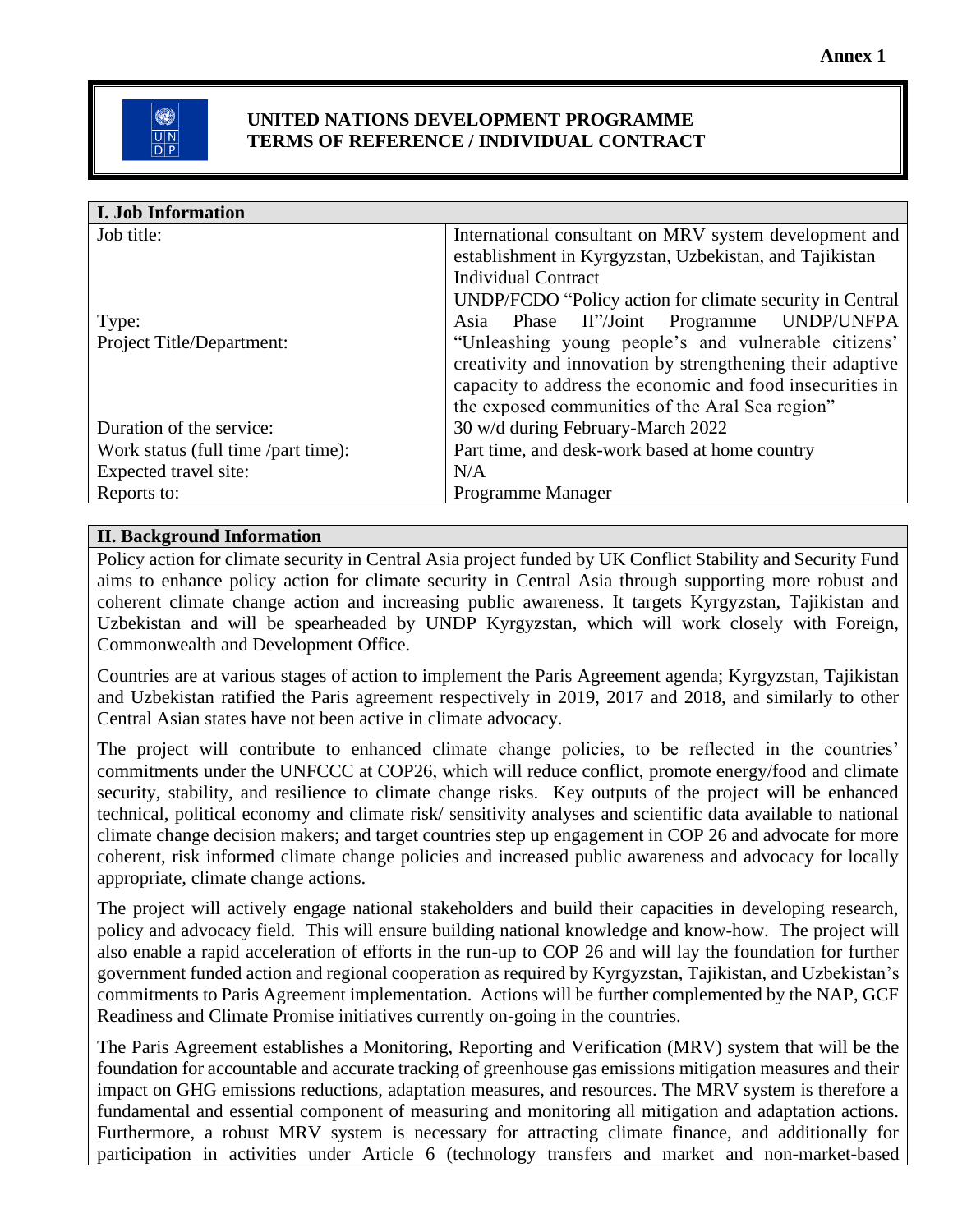mechanisms with the aim of reducing of GHG emissions), a key article in the Paris Agreement established to support developing country parties.

The UNDP will provide the consultative support and guide the process of development of the MRV System in Kyrgyzstan, Uzbekistan, and Tajikistan. This activity will build national capacity in order to support the establishment and operation of the MRV system to monitor and assess the implementation of mitigation activities, adaptation activities, and resources.

Under the overall operational supervision of the Manager of the Joint Programme, and Programme Analyst, Environment and Climate Action Cluster (ECAC), UNDP Uzbekistan, and under the direct thematic oversight of the Regional Coordinator, , the International Consultant will be responsible to provide policy advise on development of Monitoring, Reporting and Verification (MRV) system in Kyrgyzstan, Uzbekistan and Tajikistan and capacity building on MRV, including guiding the national teams on national-level activities led through the UNDP COs in Kyrgyzstan, Tajikistan and Uzbekistan, and supporting enhanced understanding of Paris Agreement requirements for Enhanced Transparency Framework in a comprehensive manner by fulfilling the following tasks.

### **III. Functions / Key Outputs Expected**

- Bottleneck analysis of the current situation for monitoring, reporting and verification system based on available information and reports elaborated within NDC preparation stage, GHG inventory/BUR, National communication, including the relevant policy, legal and institutional arrangements and interviews with COs and national partners focusing on Kyrgyzstan, Uzbekistan and Tajikistan;
- Analyze the latest international agreements for MVR mechanisms and ETF requirements and provide overview for the targeted countries;
- Review international best practices in MRV arrangements and processes of development and reporting of GHG Is, NCs, BURs, and NDCs, including relevant legislations;
- Identify requirements for the design and development of the MRV systems based on the bottleneck analysis and latest relevant decisions of global climate negotiations, latest guidance and guidelines and develop the basic principles for design of concept the national MRV system;
- Conduct at least 1 regional capacity-building workshop with relevant stakeholders and at least 3 technical national consultation workshops in each targeted country in on-line mode;
- Develop draft roadmaps with number of key actions needed to develop a sustainable system for the measurement, reporting and verification (MRV) development and adoption of legally binding provisions for implementing a national MRV system, the establishment of an online MRV data management and reporting platform, the development of MRV guidelines and templates based on best practices;
- Provide recommendations on strengthening the national institutional arrangements and development of a framework for MRV System including national legislation, taking into consideration the UNFCCC and IPCC guidelines, the requirements for ETF and the requirements for CTU and reviewed best practice cases as well as present linkages of MRV with the Global Stocktake (GST) indicated in Article 14 of the Paris Agreement.

#### **IV. Deliverables / Timeframe**

The following deliverables and indicative schedule are expected from the consultancy contract. Exact dates of beginning and completion stages as well as scope of works for each phase can be corrected by the Project Manager based on reasonable justification by the consultant. The project reserves the right, if necessary, to amend the terms of reference of a consultant on a written agreement. The final schedule will be agreed upon in the beginning of consultancy assignment. All deliverables should be submitted to UNDP by the Consultant in English in e-version and then cleared by the Regional Coordinator and Programme Analyst on Climate Change, ECAC, UNDP Uzbekistan, and approved by Manager of the Joint Programme.

The Consultant will be responsible for providing her/his own working station (i.e. laptop, internet, phone,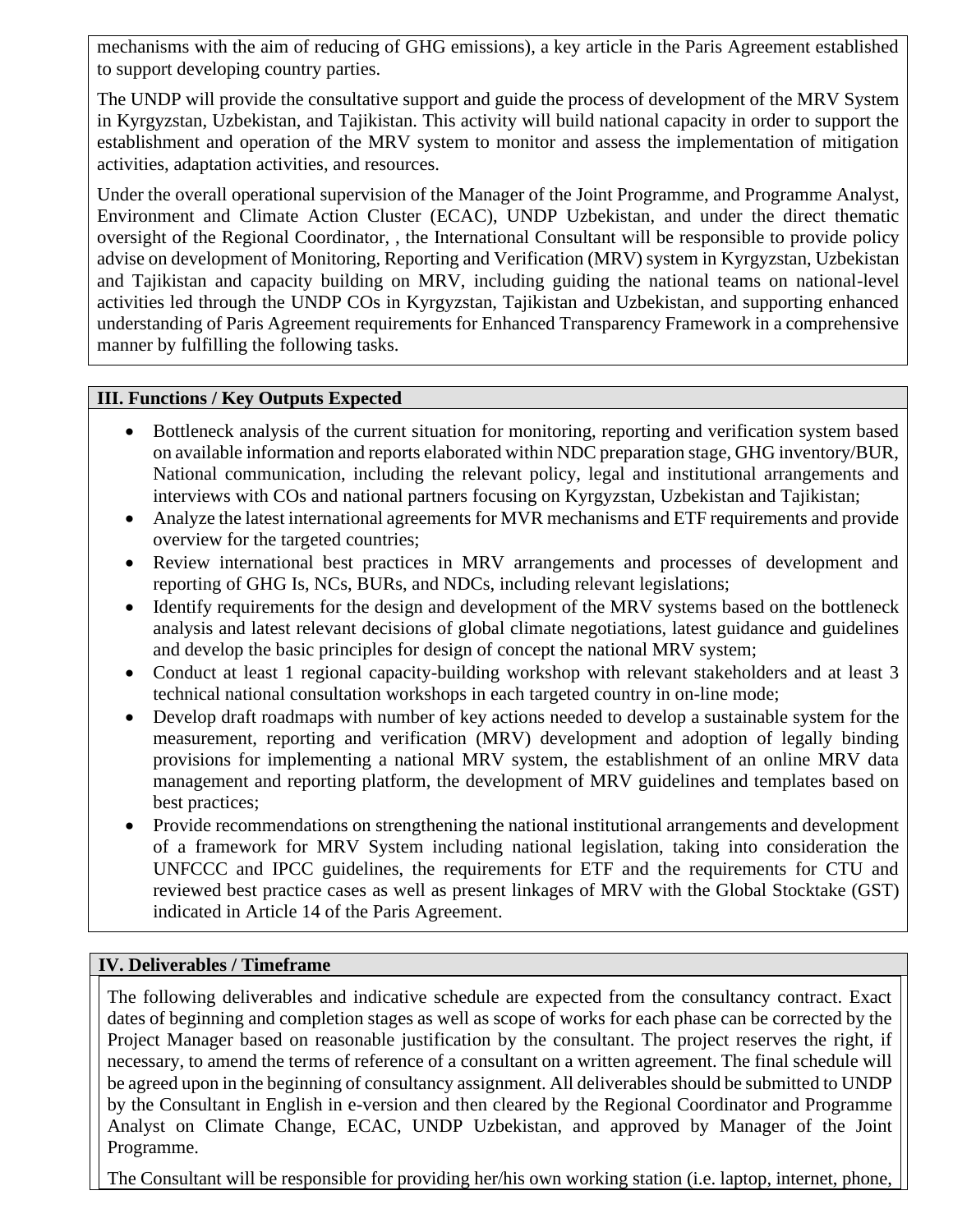|                | scanner/printer, specific software if needed, etc.) and must have access to a reliable internet connection.                                                                                                                                                                                                                                                                                                                                                                                                                                                                                                                                                                                      |                                                                                        |                |  |  |  |  |
|----------------|--------------------------------------------------------------------------------------------------------------------------------------------------------------------------------------------------------------------------------------------------------------------------------------------------------------------------------------------------------------------------------------------------------------------------------------------------------------------------------------------------------------------------------------------------------------------------------------------------------------------------------------------------------------------------------------------------|----------------------------------------------------------------------------------------|----------------|--|--|--|--|
|                | The consultant will engage regularly by email, online ZOOM platform and/or phone on an as needed basis.                                                                                                                                                                                                                                                                                                                                                                                                                                                                                                                                                                                          |                                                                                        |                |  |  |  |  |
| #              | <b>Deliverables</b>                                                                                                                                                                                                                                                                                                                                                                                                                                                                                                                                                                                                                                                                              | <b>Timeframe</b>                                                                       | <b>Payment</b> |  |  |  |  |
| $\mathbf{1}$   | Interim report presenting the results of the analyzes of Draft<br>of bottleneck analysis of the current situation for MRV in<br>Kyrgyzstan, Uzbekistan and Tajikistan and training's<br>materials related to capacity building one (1) workshop with<br>relevant stakeholders, submitted and cleared by Regional<br>Coordinator and Programme Analyst on Climate Change,<br>ECAC, UNDP Uzbekistan, and approved by Manager of the<br>Joint Programme (12 w/d and 40% of the total scope of<br>assignment)                                                                                                                                                                                        | By the end of 1<br>month after<br>signing the<br>contract                              | 40%            |  |  |  |  |
| $\overline{2}$ | Final report presenting the results of the analyze of bottleneck<br>analysis of the current situation for MRV in Kyrgyzstan,<br>Uzbekistan and Tajikistan and country specific roadmaps on<br>establishment of national MRV systems for Kyrgyzstan,<br>Uzbekistan and Tajikistan including recommendations aligned<br>with the UNFCCC and IPCC guidelines and training's<br>materials related to capacity building three (3) workshops with<br>relevant stakeholders, submitted and cleared by Regional<br>Coordinator and Programme Analyst on Climate Change,<br>ECAC, UNDP Uzbekistan, and approved by Manager of the<br>Joint Programme (18 w/d and 60% of the total scope of<br>assignment) | 30 w/d after date<br>signing the<br>contract but not<br>later than (March<br>25, 2022) | 60%            |  |  |  |  |

## **V. Reporting**

All reports must be submitted in English to the Regional Coordinator and Programme Analyst on Climate Change, ECAC, UNDP Uzbekistan, and approval by Manager of the Joint Programme and made in accordance with UNDP templates requirements.

## **VI. Management arrangements**

The international consultant will work under the guidance of the Environment and Climate Action Cluster, UNDP Uzbekistan.

#### **VII. Financial arrangements**

Applicants are required to submit an aggregated financial offer ("aggregated financial offer" is the total sum of all financial claims of the candidate for accomplishment of the task), which includes proposed consultancy fee, international travel costs, visa costs (if required), daily subsistence allowance (for accommodation, meals and local transport/communication).

Payments will be disbursed in two installments (40% and 60%) upon timely submission of respective deliverables (#1 and #2) and approval and certification by the Regional Coordinator and Programme Analyst on Climate Change, ECAC, UNDP Uzbekistan, and Manager of the Joint Programme that the services have been satisfactory performed.

| <b>VIII. Recruitment Qualifications</b> |  |                                                                                                                                                                                   |  |  |  |  |  |
|-----------------------------------------|--|-----------------------------------------------------------------------------------------------------------------------------------------------------------------------------------|--|--|--|--|--|
| Education:                              |  | Master's degree in environmental engineering, political, social, administrative<br>sciences, natural sciences, economics, or engineering. Higher university degree is<br>an asset |  |  |  |  |  |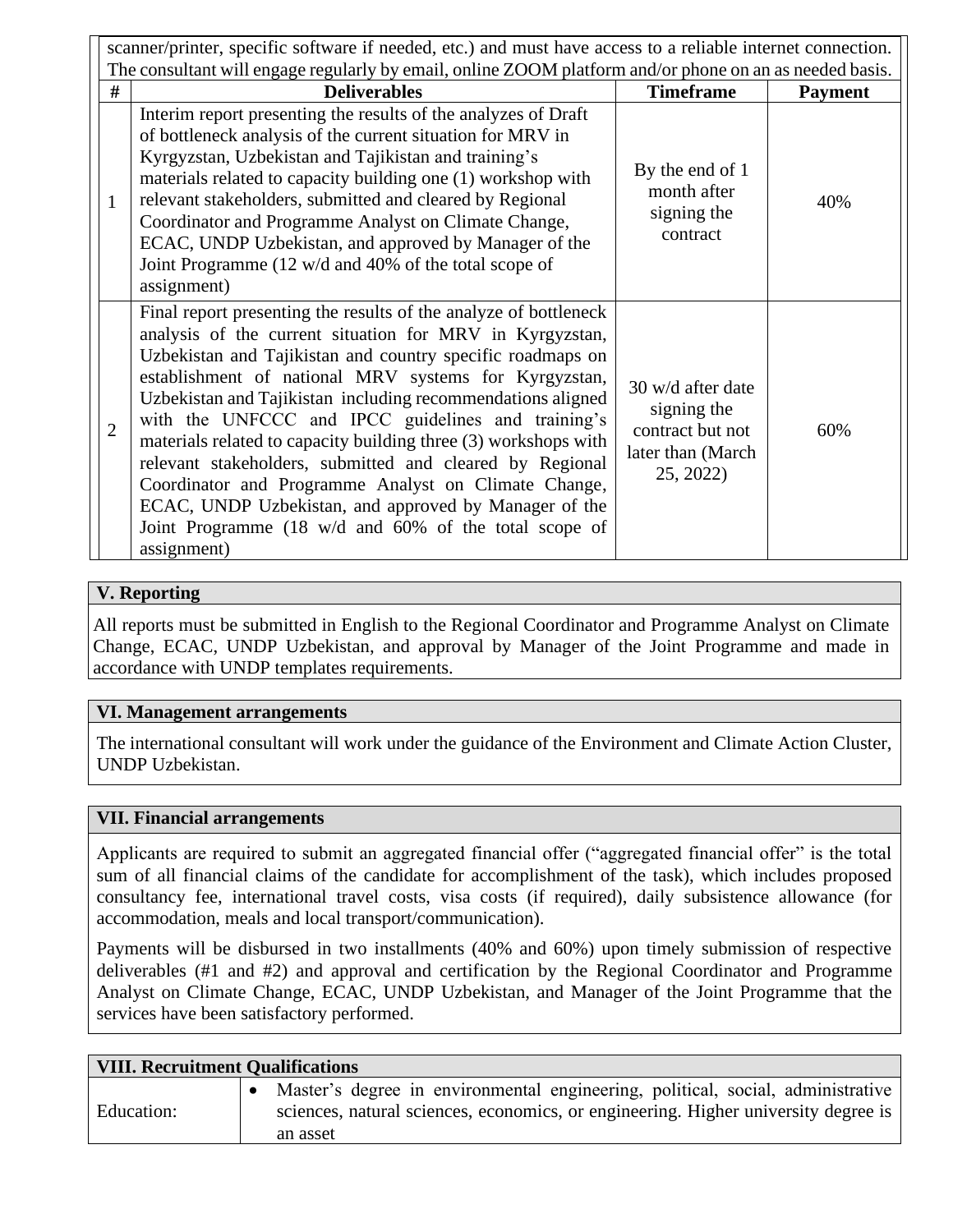| Experience:                                     | At least five (5) years of professional experience in the area of climate change;<br>$\bullet$<br>Proven experience in developing technical training methodologies/tools, delivering<br>trainings or capacity building activities on Measurement, Reporting and<br>Verification arrangements to a range of different stakeholders                                                                                                                                                                                                                                                                                                                                                                                                                             |  |  |
|-------------------------------------------------|---------------------------------------------------------------------------------------------------------------------------------------------------------------------------------------------------------------------------------------------------------------------------------------------------------------------------------------------------------------------------------------------------------------------------------------------------------------------------------------------------------------------------------------------------------------------------------------------------------------------------------------------------------------------------------------------------------------------------------------------------------------|--|--|
| Language<br>Requirements:                       | Proficiency in written and spoken English and Russian are required                                                                                                                                                                                                                                                                                                                                                                                                                                                                                                                                                                                                                                                                                            |  |  |
| Other (additional<br>skills and<br>competences) | Demonstrates integrity and fairness by modelling UN values and ethical<br>$\bullet$<br>standards;<br>Displays cultural, gender, religion, race, nationality and age sensitivity and<br>$\bullet$<br>adaptability;<br>Excellent communication skills;<br>$\bullet$<br>Excellent analytical skills;<br>Strong oral and writing skills;<br>Extensive knowledge of PC applications;<br>$\bullet$<br>Focuses on result for client and responds positively to feedback;<br>Consistently approaches work with energy and a positive, constructive<br>attitude;<br>Remains calm, in control and good humored even under pressure;<br>Ability to work independently as well as part of a fairly big team;<br>$\bullet$<br>Ability to operate under strict time limits. |  |  |

# **IX. Evaluation of Applicants**

Criteria for Evaluation of Proposal: Only those applications which are responsive and compliant will be evaluated. Offers will be evaluated according to the Combined Scoring method – where the educational background and experience on similar assignments will be weighted at 70% and the price proposal will weigh as 30% of the total scoring. The applicant receiving the Highest Combined Score that has also accepted UNDP's General Terms and Conditions will be awarded the contract.

Cumulative analysis

The award of the contract shall be made to the individual consultant whose offer has been evaluated and determined as:

a) Responsive/compliant/acceptable; and

b) Having received the highest score out of a pre-determined set of weighted technical and financial criteria specific to the solicitation.

Technical Criteria weight: 70% of total evaluation (70 points)

- Education, relevant working experience, and language skills (15 points)
- Sound knowledge of monitoring, reporting and verification system (MRV), NDC, GHG inventory/BUR, and National Communications under UNFCCC (10 points)
- Proven experience in developing MRV systems (10 points)
- Knowledge of technical training methodologies/tools, delivering trainings or capacity building activities on MRV arrangements to a range of different stakeholders (10 points)
- Proven working experience on MRV systems development and implementation in the Eastern Europe and CIS region, preferable in the Central Asia region (10 points);
- Brief description of approach (max 1 page) for provision of policy advice on development of MRV system and corresponding and capacity building in Kyrgyzstan, Uzbekistan and Tajikistan (15 points)

Only candidates obtaining a minimum of 49 points would be considered for the Financial Evaluation Financial Criteria weight: 30% of total evaluation (30 points)

Total Score = Technical Criteria (max. 70 points) + Financial Criteria (max. 30 points)